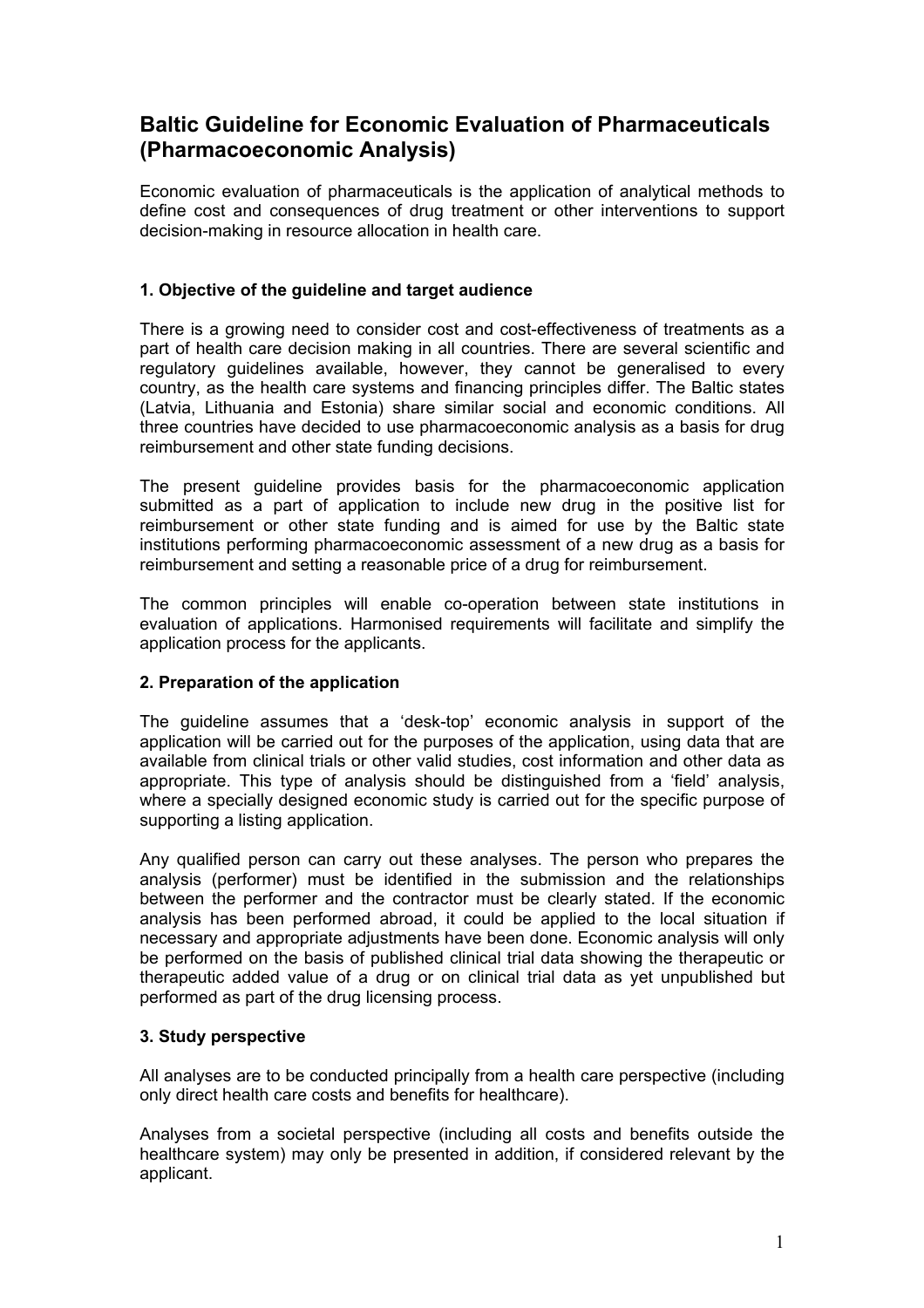# **4. Analysis design and research question**

The research question being addressed in the analysis and the economic importance of the research question should be stated.

## **5. Indications**

Pharmacoeconomic analyses are to be performed for the indication(s) of a drug as approved in the respective states. The analysis should be performed on the entire population included in the clinical trial used and include all additional trial data that has addressed the study question. Presentation of the trial data should include indication of the original primary and secondary outcomes examined, and the clinical results achieved for those analyses. Subgroup data may be presented additionally in case of potentially important differences in clinical effectiveness or costs. If so, a justification for such analysis based on the complete trial population must also be presented.

## **6. Selection of alternatives**

In the study the costs and outcomes of a standard treatment or the usual treatment in daily practice in the respective states should be compared with the costs and outcomes of the new drug.

If the new drug belongs to an existing pharmaco-therapeutic group, the comparator should be the most commonly used alternative drug within this group. If the new drug belongs to a new pharmaco-therapeutic group, the comparator should be the most commonly used alternative drug for the indication.

In addition, non-medicinal treatments or no treatment may be used as a comparator when they are the most commonly used practice.

Doses and duration of comparative treatments should preferably be those recommended in the summary of product characteristics and treatment guidelines as optimal for the relevant indication. If trial based dose comparisons are used, differences should be justified.

Choices of the alternatives must be justified.

## **7. Type of the pharmacoeconomic analysis**

The type of the pharmacoeconomic analysis should be indicated.

The following economic evaluations can be conducted:

- − Cost minimization analysis
- − Cost effectiveness analysis
- − Cost utility analysis (only additionally to the cost effectiveness analysis).

Cost minimization (CMA) analysis is applied if the therapeutic value of the new drug is equal to that of the comparator assuming that if the outcomes of the both treatments are equal, then only costs are compared.

Cost effectiveness analysis (CEA) compares different costs and different outcomes of two or more alternative treatments each with a common objective. Outcomes are measured in physical units. The objective of the cost effectiveness analysis is to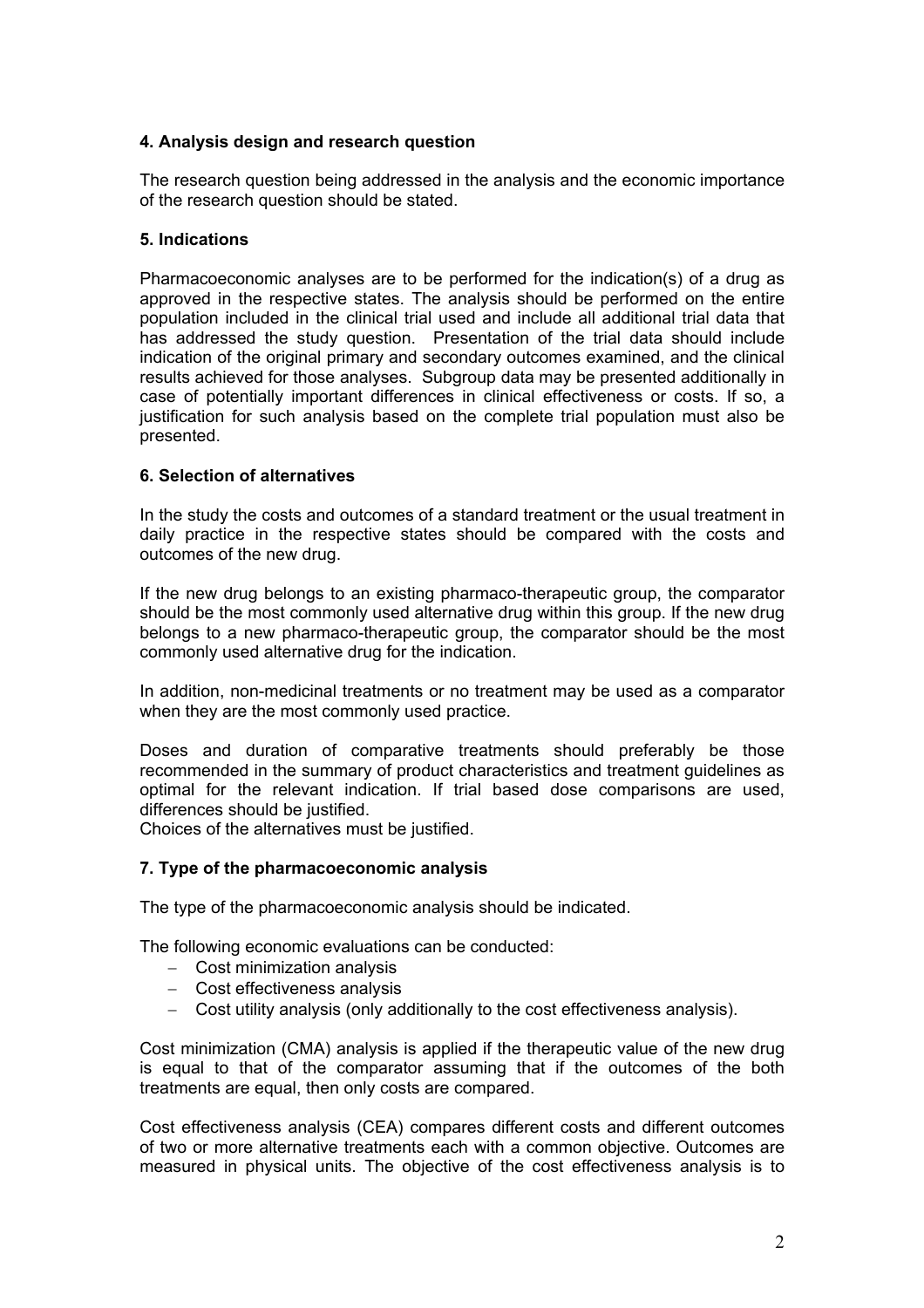calculate the cost per unit outcome achieved using the incremental cost effectiveness ratio (ICER). This ratio relates the additional (incremental) benefits to the additional costs.

Cost utility analysis (CUA) is a more comprehensive (specific) form of CEA. CUA is performed from the societal perspective. Recommended outcome measure is quality adjusted life year (QALY), used to calculate the cost per unit outcome achieved incorporating patient preferences (utilities). Origin of the utilities used in the analysis should be explained and the instrument, whether generic or disorder-specific, used for measurement of quality of life has to be validated. It is recommended to use the EuroQol and the Health Utility Index methods.

Selection of the type of analysis should be justified.

## **8. Assessment of outcomes**

The outcome indicator is the improvement in health resulting from the therapy. The final outcome is the change in the health state:

- prevention of death
- reduced incidence of complications
- reduced incidence of side-effects
- incidence of well controlled therapy symptoms, etc.

The basis for measurement of outcomes in economic analysis is randomised double blind controlled clinical trials, or open trials where these are appropriate. Adjustments to Baltic conditions and medical practice should be made, if the clinical trials have been performed in other countries. Points to consider include, but are not limited to:

- choice and frequency of other prescribed drugs or interventions
- patient age and sex distribution
- patient disease severity.

The key parameters of the clinical trials used include:

- explicitly stated study design
- clear statement of research question
- comparable patient groups at baseline<br>- clinically relevant endpoint and study d
- clinically relevant endpoint and study duration
- "intention to treat" analysis
- the clinical and statistical significance of the achieved outcomes.

The economic analysis can be based on a single clinical trial or meta-analysis. Metaanalysis increases the precision of the estimates of differences between the new drug and comparator drugs. In case of meta-analysis details of study selection and statistical tests used should be indicated.

The results of clinical trials should be presented as a summary of outcomes for the new drug and the comparative therapies. For each comparison group the summary includes:

- the number of patients assigned to treatment
- the number of withdrawals
- the number of successes and failures (indicating the confidence intervals)
- changes in the mean values for the group (indicating the confidence intervals).

To identify the differences in the clinical effectiveness of the new drug and comparative treatments, absolute risk difference is calculated and used for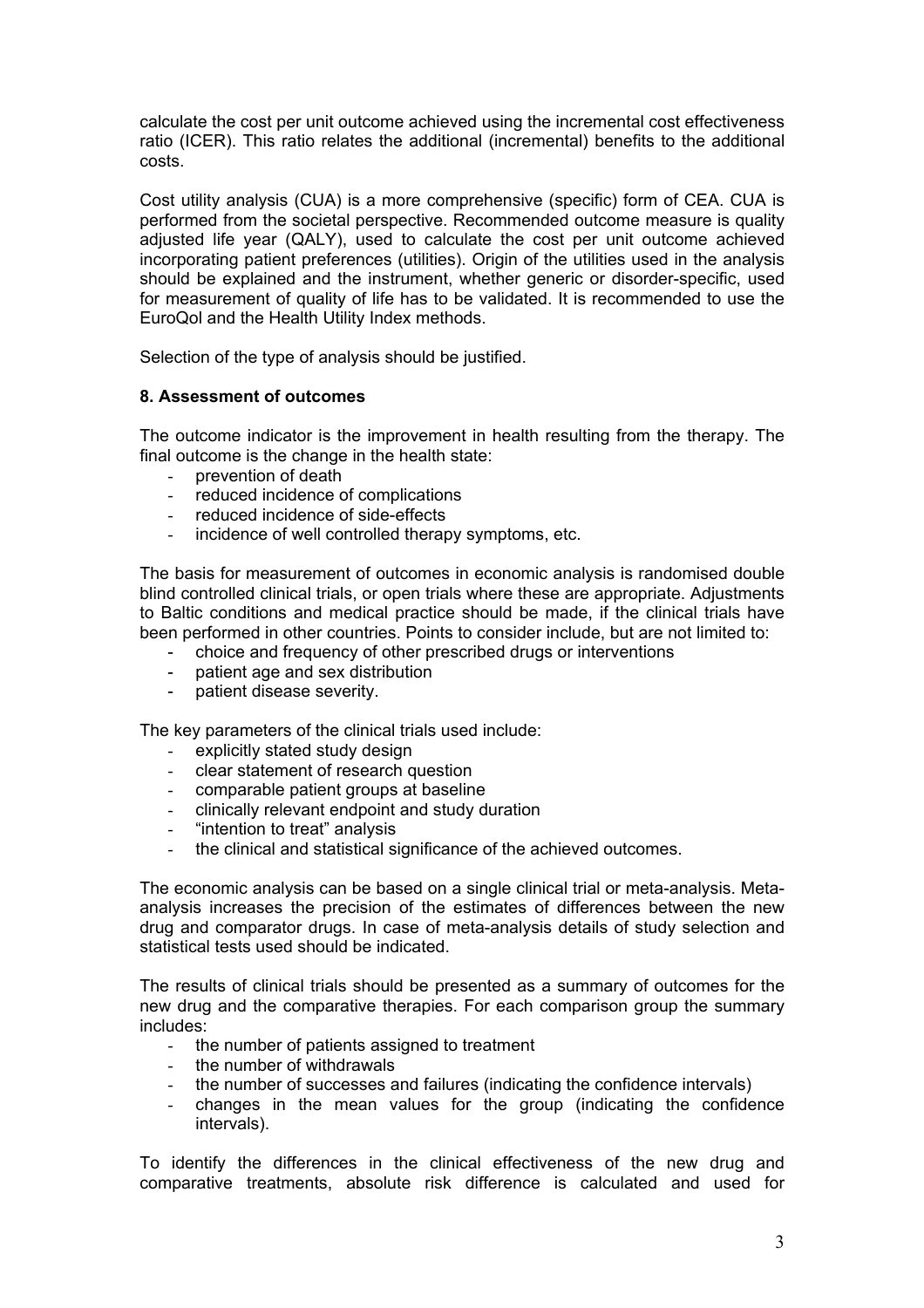pharmacoeconomic analysis. Relative performance measures should also be provided.

#### **9. Cost identification**

If the economic analysis is performed from the health care perspective, all direct costs inside the health care system should be considered.

Direct health care costs may include:

- drugs (direct costs of treatment and of drugs used to treat side effects)
- medical services including procedures
- hospital services
- diagnostic and investigational services
- any other direct medical costs.

If additional economic analysis is performed from the societal perspective, other nonmedical costs can be included (both direct and indirect costs outside the health care system):

- costs of social services
- patients' travelling expenses
- other costs to the patient or family.

If any direct or indirect costs outside the health care system are included, these should be indicated separately and calculations conducted separately (three analyses: one with direct costs inside the health care system, second with direct costs outside the health care system, third with additional costs outside the health care system).

Costs should be adapted to the local health care circumstances. Sources of data used to estimate costs should be provided.

The following identification and changes should be made:

- changes in the identification of resources. Not all costs measured in the clinical trial have to be identified, only those relevant to actual practice
- changes in the number of resources in natural units (number of consultations, number of bed days, etc.)
- changes in the cost per unit of resources.

All costs should be reflected in local currency.

#### **10. Summary data presentation**

Incremental analysis should be reported, comparing the relevant alternatives. The costs of treating patients in the comparison groups divided by the units of outcome achieved should be reported, that is  $-$  a cost per unit outcome of the new drug and alternative treatment should be reported (e.g. cost per death avoided).

To obtain the evidence of the differences in costs to achieve an extra unit of benefits, incremental cost effectiveness ratio (ICER) in CEA is calculated. The ICER shows the difference between the net direct costs and outcomes in comparison groups.

The analysis must also provide the estimate of the total annual cost of the treatments to the health care system and total benefit. Cost savings in the health care system should be presented, if relevant.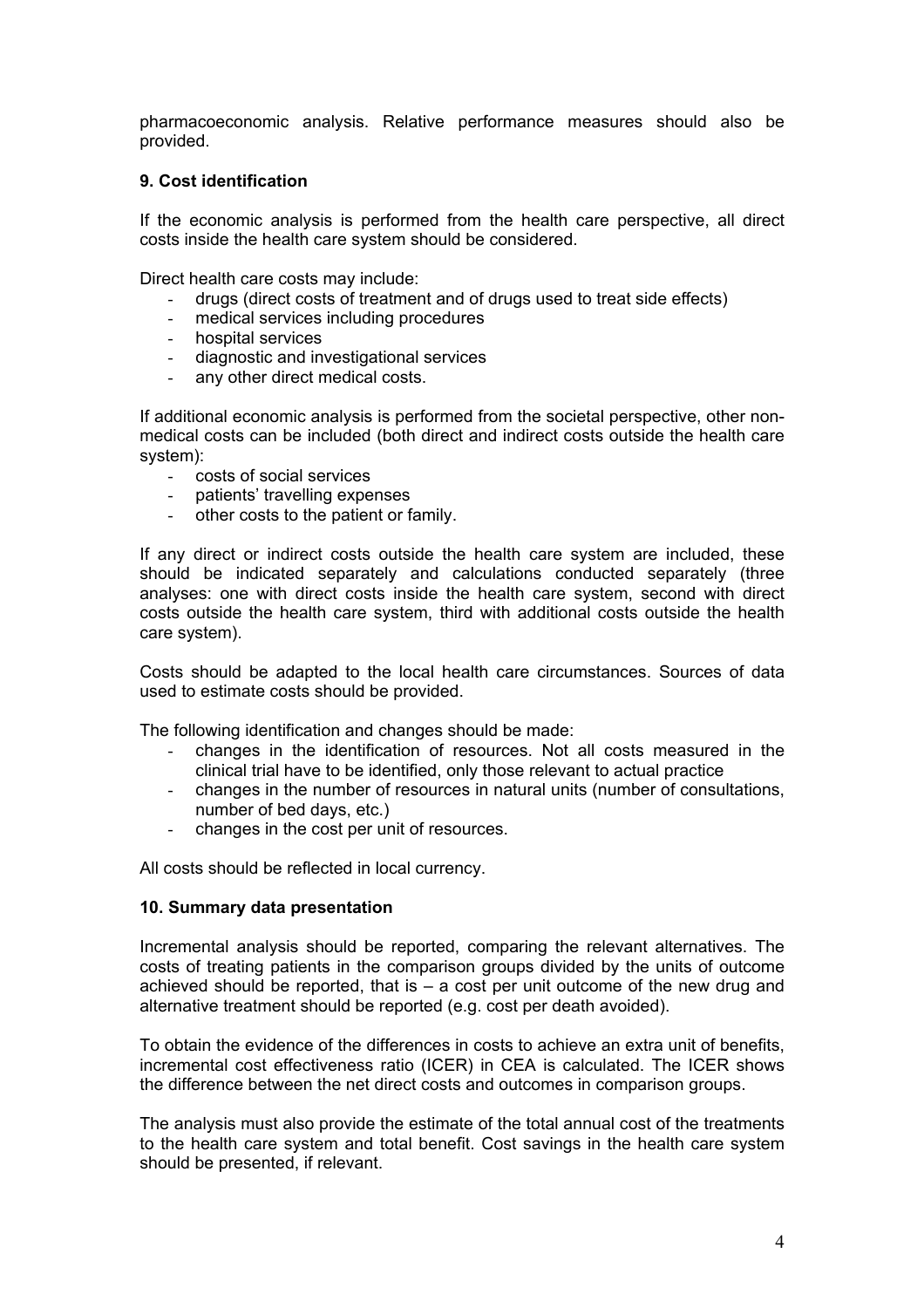## **11. Discounting of costs and benefits**

Discounting of future costs and benefits is a standard feature of economic evaluations. Costs and benefits distributed over time are discounted at an annual rate of 5 per cent. If other discounting rate is used, justification has to be provided.

#### **12. Sensitivity analysis**

A sensitivity analysis is a test used to measure the extent the results and outcomes of a study depend upon any assumptions. The sensitivity analysis has to be carried out and details should be given of the statistical tests performed and the confidence intervals around the main variables.

#### **13. Modelling**

If the analysis cannot be performed otherwise, modelling techniques can be applied (e.g. to model a sufficient analysis period when trial data provide too short a time frame, or when the data originate from a study which was carried out in another country with a different health care system). The model should be presented in a manner which will enable the replication of the analyses, electronic copy of the spreadsheets or the software used to generate the model should be submitted. Decisions on the use of effectiveness and resource estimates need to be substantiated. The basis for the model should be the state of scientific knowledge at the time that the study was performed.

#### *References used in the preparation of the guideline:*

- 1. Drummond MF, Jefferson TO. Guidelines for authors and peer reviewers of economic submissions to the BMJ. *BMJ* 1996; 313:275-83
- 2. Commonwealth of Australia, Department of Health, Housing and Community Services. Guidelines for the pharmaceutical industry on preparation of submissions to the Pharmaceutical Benefits Advisory Committee. Canberra, Australian Government Publishing Service, 1992
- 3. Sickness Funds Council. Dutch guidelines for pharmacoeconomic research. Sickness Funds Council, 1999
- 4. Sackett DL. Evidence Based Medicine: How to practice and teach EBM. Edinburgh, Churchill Livingstone, 2000
- 5. Greenhalgh T. How to Read a Paper. The basics of evidence based medicine. London, BMJ Books, 2000
- 6. Drummond MF, Jonsson B, Rutten FFH. The Role of economic evaluation in the pricing and reimbursement of medicines. *Health Policy* 1997; 40: 199-215
- 7. Gold MR, Siegel JE, Russell LB, Weinstein MC. Cost-effectiveness in health and medicine. New York, Oxford University Press, 1996